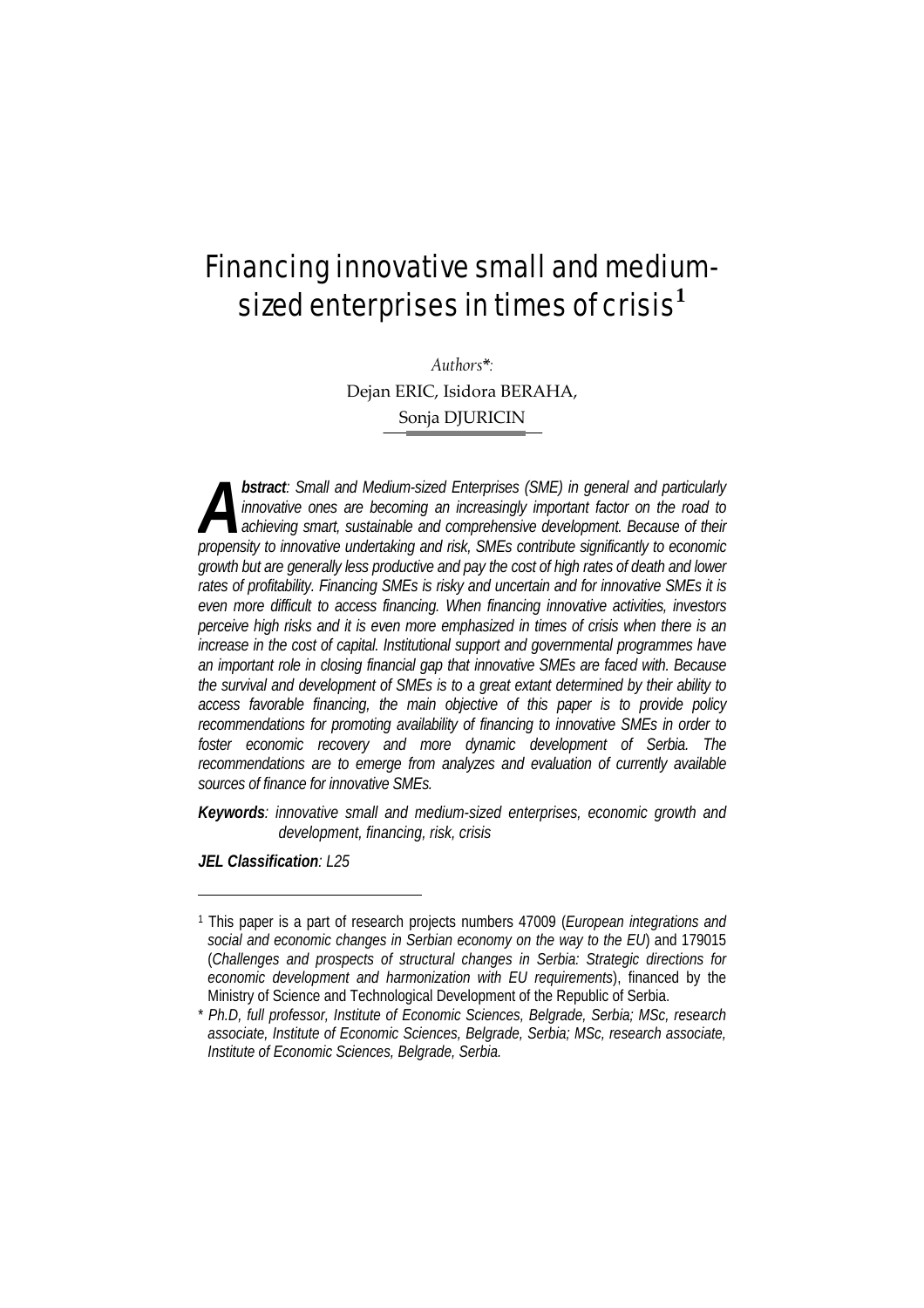### INTRODUCTION

Small and Medium-sized Enterprises (SME) are becoming an increasingly important factor of economic growth and development not only in developed market-based economies but in transition and developing countries as well. Due to their flexibility, vitality, and tendency for innovative undertaking and risks, they are considered to be the leading initiators of economic growth and a single most important generator of economic activity. The policy makers in developed EU countries have recognized and acknowledged the role and importance of SMEs in generating high employment and promoting innovativeness and competitiveness of their economies, as key preconditions for achieving smart, sustainable and comprehensive development. SMEs are the most efficient parts of economies because they have the ability to adjust to the constantly changing requests imposed by the global and dynamic market in a more superior way than the large enterprises. SMEs are the single most important factor on the road to achieving the objectives set by the Europe 2020 Strategy, and creating environment suitable for their dynamic development and consistent implementation of the European Charter for SMEs is the core of EU economic policy.

Innovation is recognized as a key component of economic growth, sustainable development and wealth of nations. SMEs are dynamic, flexible, innovative and growth-oriented and conduct a significant share of research and development activities. In developed economies, more than half of all SMEs are innovative. However, SMEs in general are facing a number of obstacles to their survival and development, among which difficult access to financing is considered to be the most important one. Because innovative activities are associated with higher risk and uncertainty, it is even harder for innovative SMEs to obtain financing under favorable terms.

The constantly rising share of SMEs in total GDP, employment, export and import, as well as an increasing number of newly opened enterprises year by year, clearly shows that they are becoming a leading factor of economic recovery and development in Serbia, as well. SMEs' share in total number of enterprises in Serbia, as well as their role in economic growth and development, is growing year after year. According to the latest available official data, in 2009 SMEs on average accounted for 99.8% of the total number of economic entities, 42.3% of employment, 33% of GDP, 49.2% of export and 58.0% of the overall import, as well as 66.7% of employment, 67.8% of turnover and 57.4% of GDP of the non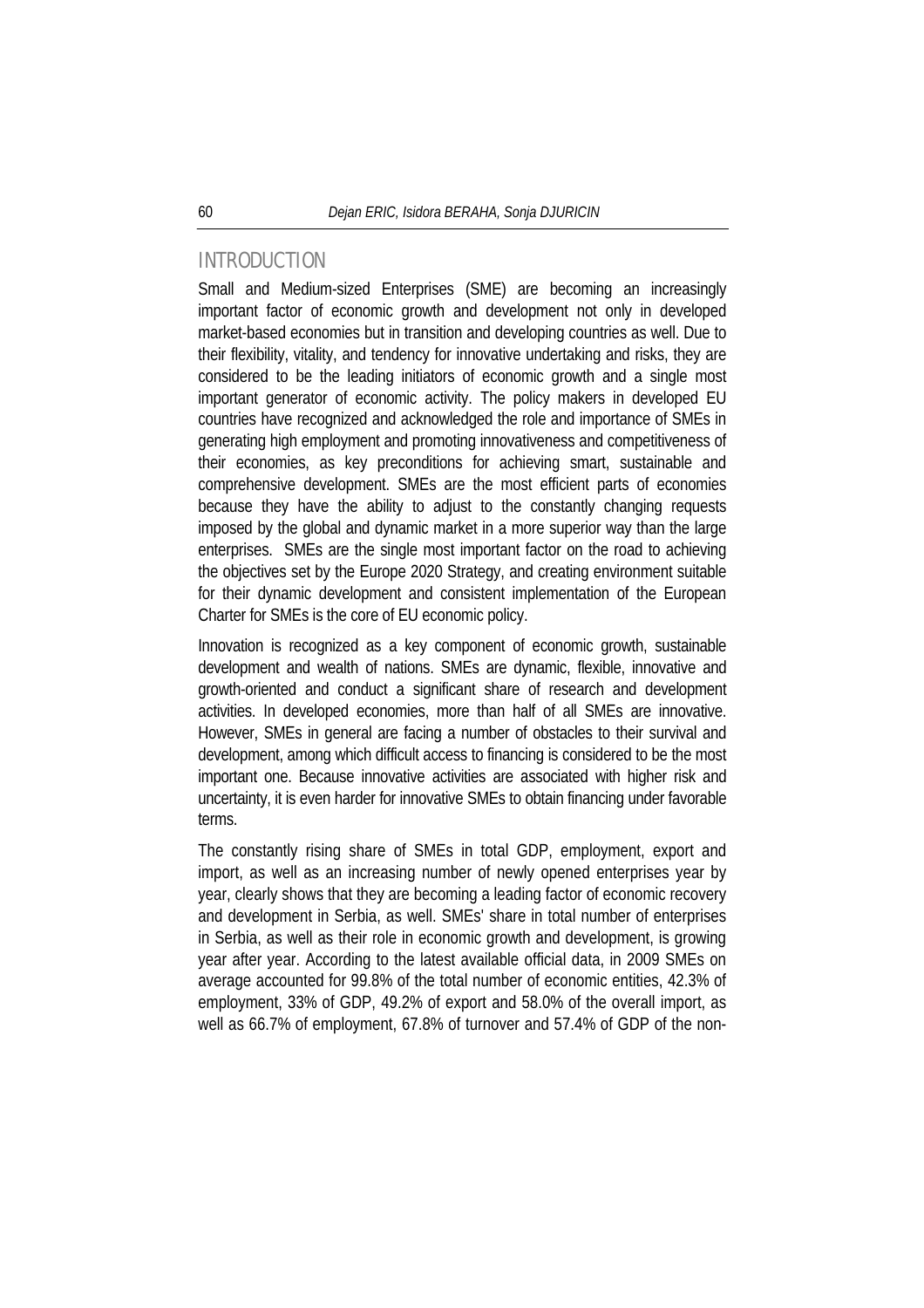financial sector of the Serbian economy.1 The SMEs dominate in almost every sector of the economy.

# THE ROLE AND IMPORTANCE OF INNOVATIVE SMALL AND MEDIUM-SIZED ENTERPRISES

Innovation is the leading engine of economic growth and a key element in making businesses competitive, generating new jobs and achieving smart and sustainable development. It refers to the conversion of knowledge and ideas into benefit in terms of new or improved products, services or processes, which may be for commercial use or for the public good. Only new products and services, or new ways of their production and delivery, create value and provide better living standards. Basically, the future competitiveness of businesses and good health of population, as well as environmental protection, will not be possible without excellence in research and development that should provide the necessary knowledge and technology to European industry and households. Turning smart ideas into jobs and growth is set as an imperative in developed market-based European economies and policy makers have focused their attention on increasing investments in knowledge and improving access to finance for innovation. Thanks to its flexibility and ability to quickly and efficiently adapt to changes in the market, entrepreneurs have the ability to undertake innovative activities and commercialize innovation much faster than the large enterprises.

Innovation, as harvesting the fruits of scientific achievement, requires much more than the ability of converting new ideas into commercial products. It is necessary to provide material resources and availability of appropriate business skills, an adequate system of protection of intellectual property, entrepreneurial incentives and innovative activities. Efforts must be directed towards the development of a culture that is dynamic and that considers innovation as a prerequisite for further economic growth and job creation.

SMEs have a strong ability to adapt to rapidly changing consumer demands and high potential for using new technologies and providing necessary channels for their commercialization. As such, they represent the backbone of innovation in developed economies and there is a rising awareness of their importance for economic growth and development in developing and transitional countries, as well.

<sup>1</sup> *Report on SMEE 2009, Ministry of Economy and Regional Development, Development Fund of the Republic of Serbia, Republic Agency for the Development of SMEE, Belgrade, p. 11, 2010.*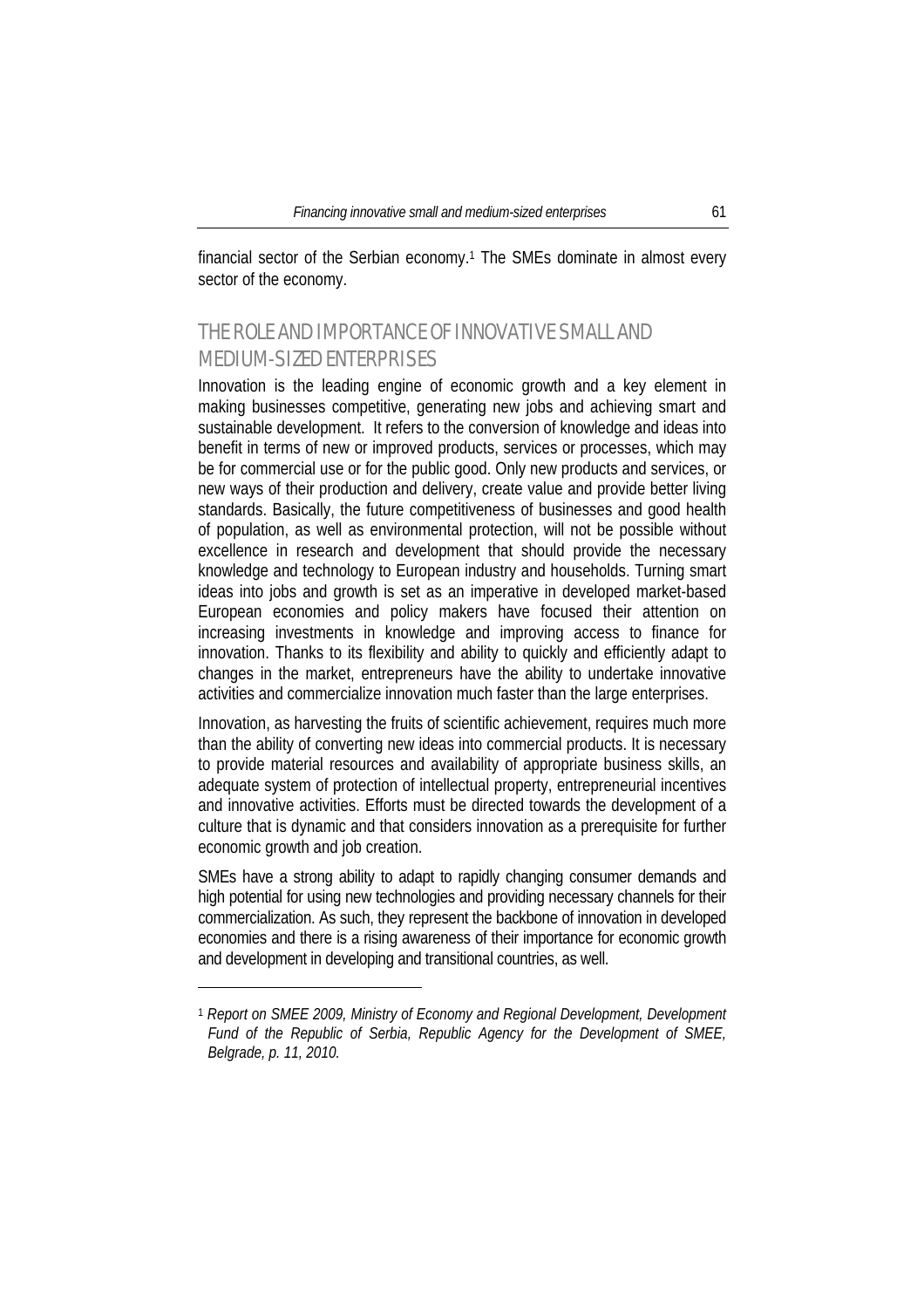SMEs contribute to dynamism and innovative performances of an economy by providing mechanisms for dissemination and commercialization of new knowledge and ideas produced in large organizations. Investments in new knowledge don't necessarily need to be commercialized by the organization in which knowledge is originally created. The concept of the knowledge filter refers to a situation when an organization creates knowledge and ideas, but does not engage in their implementation, transfer and commercialization. There are companies and organizations such as universities and research institutes, which create a potentially valuable knowledge and ideas, but don't consider their commercialization as a priority. SMEs are the links between the organizations that invest in creating new knowledge and those that implement and commercialize knowledge.

Recognizing the huge potential for innovation and taking into account the long European tradition of producing breakthrough inventions, the European Commission has been engaged on formulating and implementing a set of policies, measures and programs aimed at increasing innovation. The first Action Plan for Innovation in Europe adopted in 1996 was intended to raise the level of innovative performance and remove barriers to rapid commercial exploitation of new technologies. In the 1998-2002 period, the European Commission developed seven programs, which together constitute the Fifth Framework Programme for Research and Technological Development (Fifth Framework Programme for Research and Technological Development), with the main objective of promoting innovation and encouraging greater involvement of SMEEs.

However, despite significant contribution to innovation, SMEs are often faced with numerous difficulties in the wider use of innovation and research, as well as regarding the protection of intellectual property rights. For this reason, the European Union has set a goal of strengthening the innovative and research capacities of SMEEs and increase technology transfer towards them.

In Serbia, unlike the EU, until recently there were no initiatives to support SMEs with high growth rate even though they were known to contribute significantly to dynamism and innovativeness of the economy. Along with rising awareness of the role of innovative SMEs in promoting innovative performances, a number of concrete initiatives to support innovative activities of SMEs (incubators, clusters, innovation centres, competition in the field of technological innovation, financial support for innovative projects) have appeared.

The total level of research and development activities in Serbia, according to international standards, is very low. The largest investment is in higher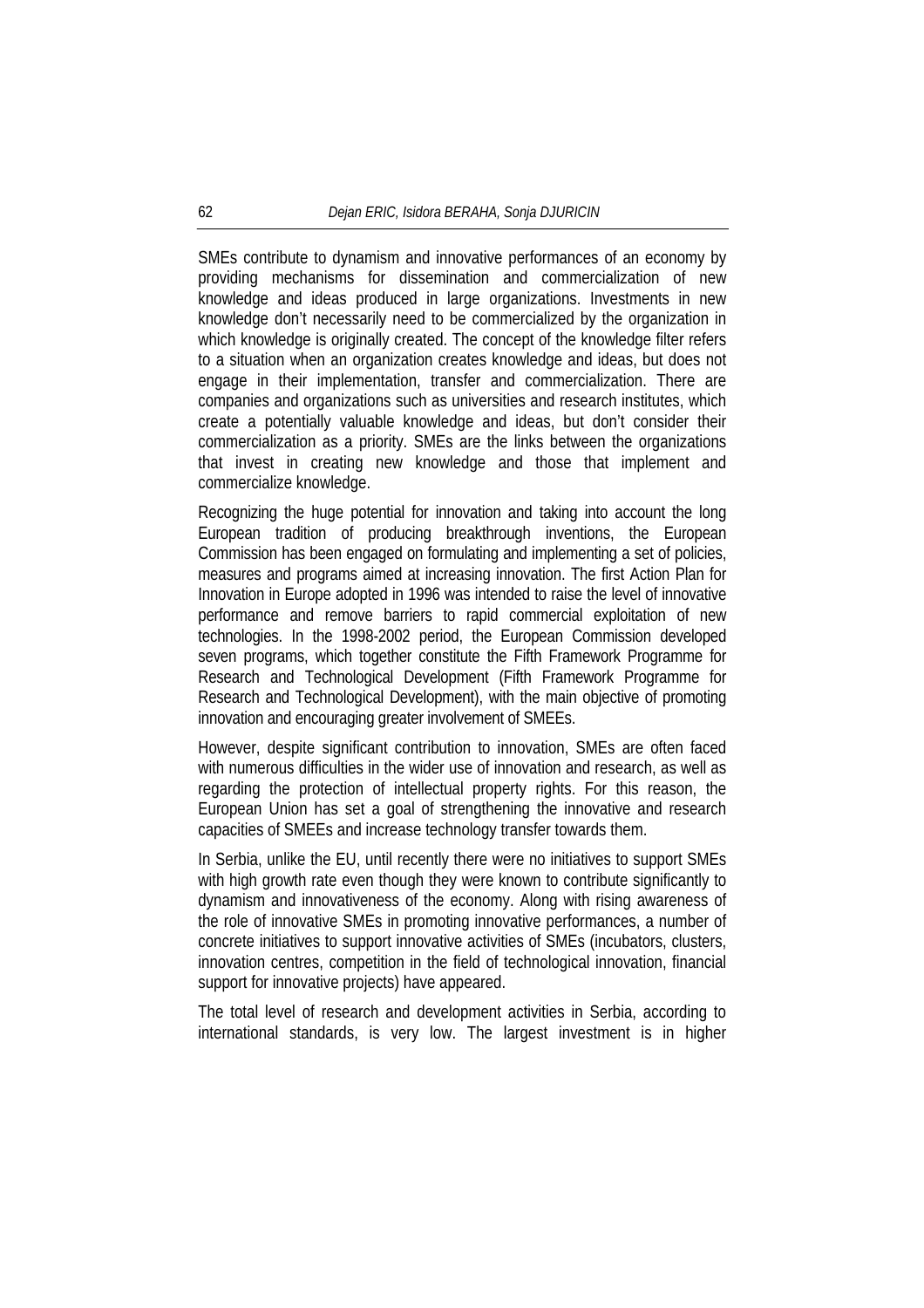education, while only about 10% of total investment is realized in the corporate sector (EU-15 60-65%).

According to the European Innovation Scoreboard, an instrument set up by the European Commission to monitor and conduct comparative analysis of the innovative performances in the EU member states and associate members (Croatia, Serbia, Turkey, Switzerland, Norway and Iceland), all countries are divided into following four categories: innovation leaders, innovation followers, moderate innovators and catching-up countries. On the basis of this instrument, the Summary Innovation Index is calculated by using aggregate indexes of national innovative performances. The Summary Innovation Index is calculated as a composite index and contains 29 EIS indicators.



*Figure 1. The Summary Innovation Index* 

By using average performances, the Composite Innovation Index is calculated for each of the seven dimensions of innovative activity. The analysis represents a collection of related indicators of innovative performances grouped into three categories of weighted composite indexes: indicators of support (high educated and qualified human resources, financial support in terms of available financing and governmental support for innovative activities); indicators of enterprise's activity (investments in innovations, cooperation among innovative enterprises, capacity for intellectual property); indicators of the effects of innovative activities (innovators in terms of their number, economic effects in terms of economic success of innovations).

*Source*: European Innovation Scoreboard 2009.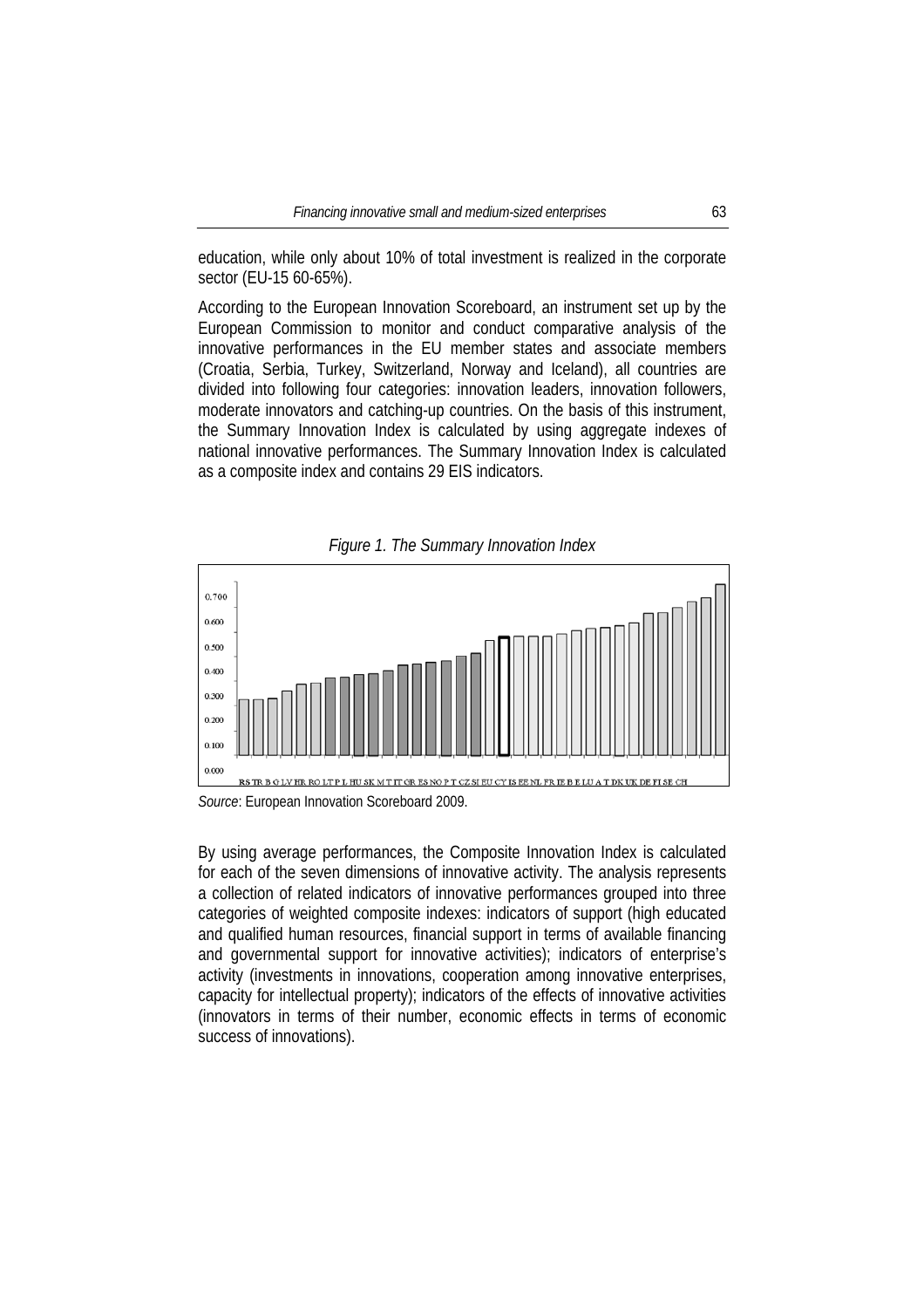Serbia was included in the European Innovation Scoreboard for the first time in 2009, which is a positive step forward in attempt to measure the innovative potential of the economy and particularly of the SMEE sector. Serbia belongs to the category of catching-up countries. With the Summary Innovation Index of 22.7 Serbia is significantly below the EU-27 level (47.8).

Greater development of innovative SMEs in Serbia largely depends on the improvements in their access to favorable financing and on strengthening currently very weak cooperation between them and organizations which generate knowledge. Serbia is characterized by a significant potential to generate intellectual property with the possibility of commercialization. On one hand, there are a number of internationally recognized research institutes and organizations, while on the other hand the low level of operations in this sector indicates that there is a significant unused potential for research. The expectations are that the Ministry of Economy and Regional Development and other relevant institutions will provide more effective programmes and measures, including grants for financing innovative projects, to promote the contribution of innovative SMEs to economic growth and development of the Serbian economy.

# FINANCING INNOVATIVE SMEs

Access to finance has been identified as the most important factor that determines the survival and development of SMEs. SMEs are often faced with limited access to adequate, in terms of conditions and prices, financial resources from both money and capital markets. Because of their propensity to innovative undertaking and risk, SMEs contribute significantly to economic growth but are generally less productive and pay the cost of high rates of death and lower rates of profitability. Financing SMEs is risky and uncertain and for innovative SMEs it is even more difficult to obtain access to various sources of financing for several reasons. First, the returns to innovative activities are often skewed and highly uncertain. Second, entrepreneurs may possess more information about the nature and characteristics of their products and processes than potential financiers. Third, innovative activities are usually intangible thereby making the assessment of their monetary values difficult before they become commercially successful.<sup>1</sup>

<sup>1</sup> *2nd OECD Conference of Ministers Responsible for Small and Medium-sized Enterprises (SMEs), Promoting Entrepreneurship and Innovative SMEs in a Global Economy: Towards a more responsible and inclusive globalization, Istanbul, Turkey, 2004, p 5.*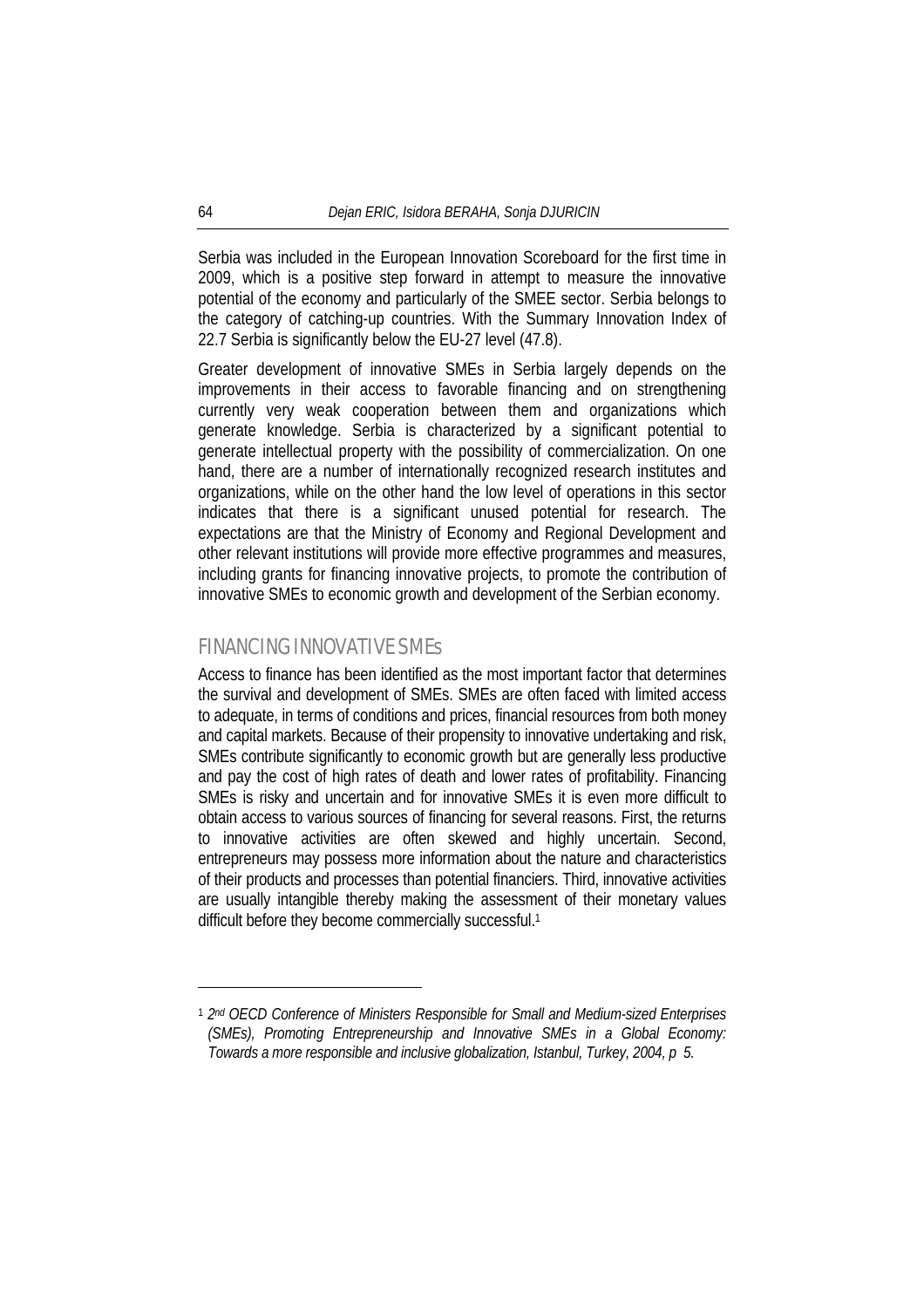The financing needs of innovative SMEs are different at different phases of development. In the early stage, start-ups rely predominantly on internal funds provided from family, friends and private investors, and the need for external funds arises as they enter the stage of business expansion. At this point, they are still unsuitable for debt financing since their activities are associated with high risk and uncertainty. Innovative SMEs also prefer to keep their financial flexibility by avoiding regular payments and interests. Public equity capital is not a convenient source of financing either, because it is associated with significant fixed costs such as the costs of underwriting, registration and advisory fees, regular yearly expenses related to auditing, certification, and dissemination of accounting information. Consequently, the survival and development of innovative SMEs depends on their ability to attract private equity capital which is interested in investing in these enterprises because of their high potential for growth and profitability. Private equity seems to be the most appropriate source of financing for innovative SMEs in the early stages of their development.

As innovative SMEs grow, debt financing and venture capital become more attractive sources of financing. However, banks usually don't find SME's loan portfolio profitable because of limited and highly risk return, lack of accounting records, lack of appropriate business plans or financial statements, and high administrative and transaction costs. For that reason, debt financing is an expensive source of financing and innovative SMEs rely on it mostly in transition and developing countries where the equity market is insufficiently developed. This is where the governmental support becomes increasingly important. The government can significantly reduce the risk that banks are exposed to by introducing various programmes such as loans guarantees.

Venture capitalists provide innovative SMEs with an access to capital markets. They implement several mechanisms in order to minimize the risk and uncertainty associated with innovative activities, such as the evaluation and examination of potential candidate's business plan, consideration of management flexibility and experience and potential market size. Furthermore, they demand preferred stock with numerous restrictive covenants and participation on the board of directors in return for their investments. Venture capitalists make their investments gradually so that they can monitor the profitability of an innovation over time.

Venture capital and other forms of high risk capital, such as business angels, play an important role in financing innovative SMEs, but the availability and the use of high risk capital differ significantly across the countries depending on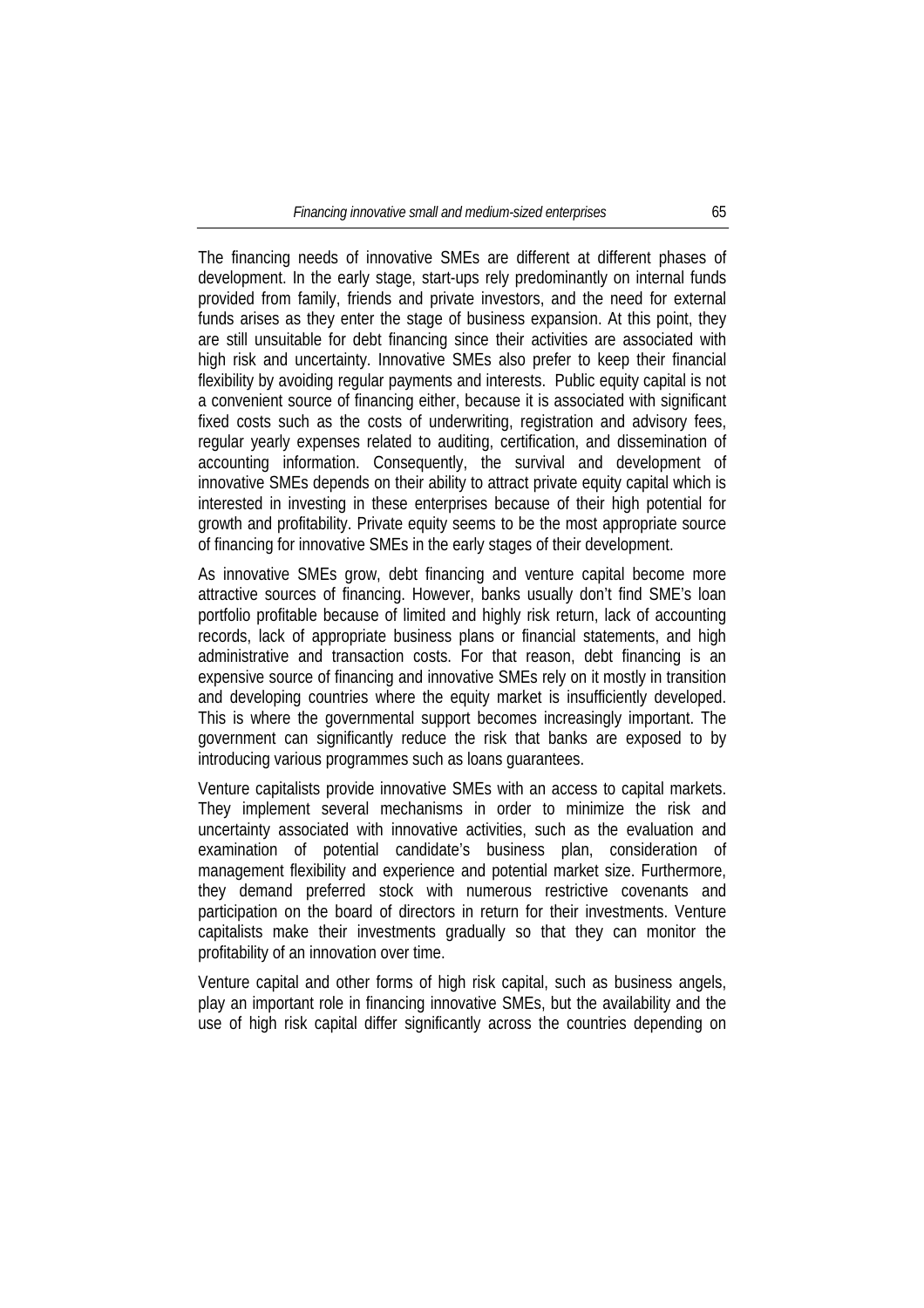cultural attitudes towards entrepreneurship and risk- taking, the supply of risk capital and policies that encourage risk-taking.

One of the alternatives for financing innovative SMEs certainly refers to privateequity funds. Many entrepreneurs in innovative companies, especially in the initial stages of development, are besides financial problems frequently faced with other problems related to business organization, legal affairs, marketing and sales and the like. Under these circumstances, a partnership with private-equity funds may be a reasonable solution. In addition to funding, this type of investors can provide innovative SMSs with other, additional services related to some of the above mentioned activities. In this way, a true partnership and a relationship of trust is achieved until the moment in time when the company becomes strong enough to talk about different exit strategies for private equity funds.

The problem related to SMEs' access to finance has been additionally pronounced with the outbreak of the world financial crisis as these enterprises have suffered a double shock: a drastic drop in demand for goods and services and a tightening in credit terms, which have severely affected their cash flows. The creation, survival and growth of SMEs, especially innovative ones, have been significantly challenged by the crisis which hit them harder than the large ones. SMEs are particularly vulnerable in times of crisis not only because the difficulties of accessing favourable financing continued, but because new supplyside difficulties appeared. SMEs are generally more vulnerable in times of crisis for many reasons among which are: it is more difficult for them to downsize as they are already small; they are individually less diversified in their economic activities; they have a weaker financial structure (i.e. lower capitalization); they have a lower or no credit rating; they are heavily dependent on credit and they have fewer financing options.<sup>1</sup>

In times of crisis it is even more difficult for innovative SMEs to obtain short-term financing as banks are under pressure and are trying to preserve or strength their capital base. Banks are willing to keep only the strongest clients and are seeking fully collateralized transactions. Along with the increased insolvency of SMEs, their inability to access this source of finance is even more emphasized. As a response to the crisis, governments in many countries have strengthened banks' balance sheets, thus allowing them to grant additional credits to SMEs. Governments have also recapitalized the banks and extended the funds and

<sup>1</sup> *The Impact of the Global Crisis on SME and Entrepreneurship Financing and Policy Responses, Contribution to the OECD Strategic Response to the Financial and Economic Crisis, Centre for Entrepreneurship, SMEs and Local Development, OECD, 2010, pp. 7.*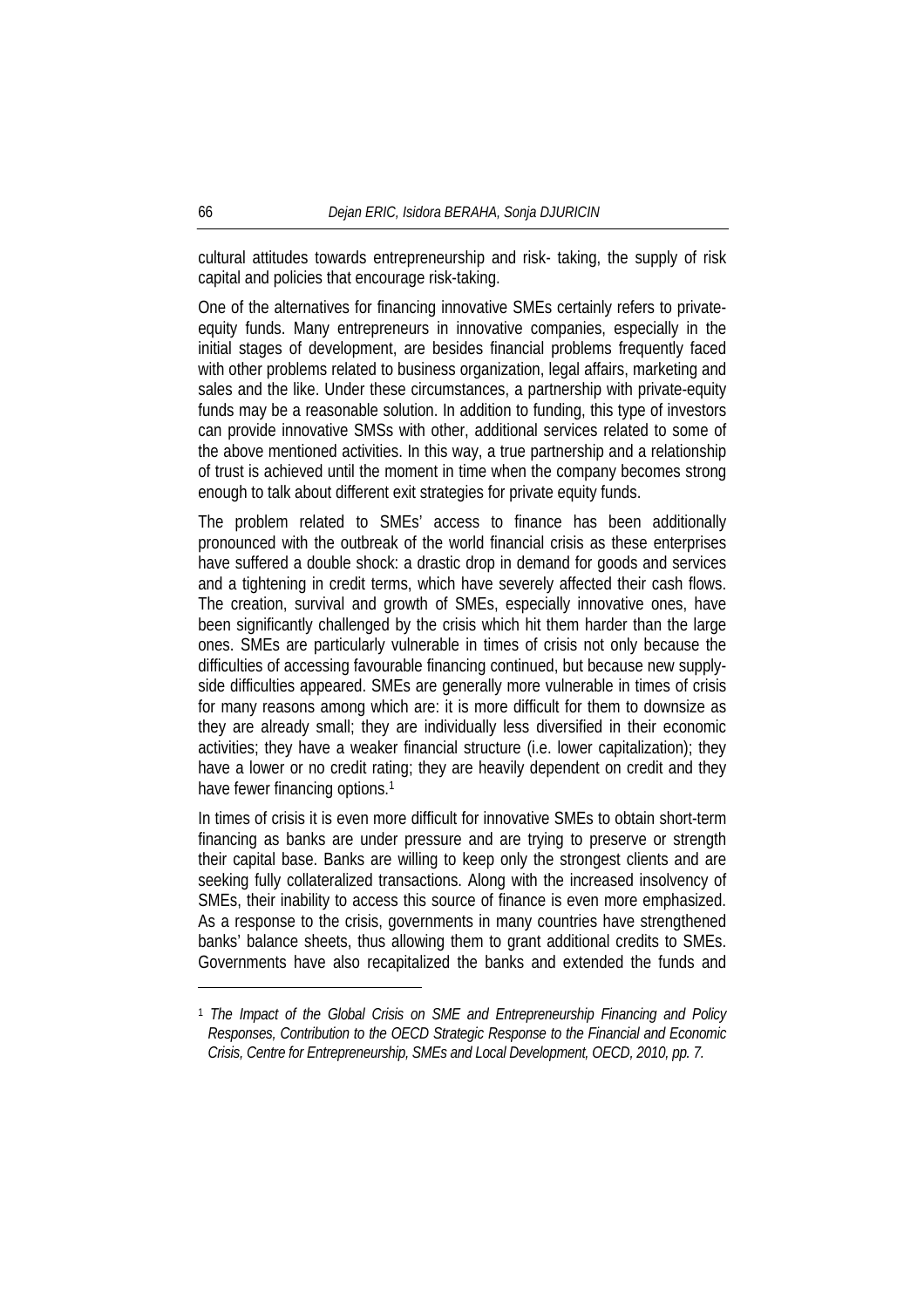guarantees available for SMEs. Despite significant efforts put by the governments in many countries to provide incentives for lending to SMEs, these enterprises are still facing serious constrains.

When financing innovative activities in times of crisis, investors perceive higher risks due to an increase in the cost of capital. Because of reduced exit opportunities, shrinking of fundraising activities, and stagnation or decline of investments in new projects it is more difficult to access to venture capital and private equity. Under such circumstances, innovative SMEs are considering alternative sources of finance such as reserves, self-financing and factoring.

In times of crisis, it is of crucial importance that governments adopt anti crisis packages which include measures aimed at easing the SME finance. Many countries have put in place different anti-crisis packages which are mostly consisted of actions aimed as stimulation of demand, credit enhancement measures and labour-market measures. The credit enhancement measures include mechanisms for improving banks' capacities for financing SMEs.

# FINANCING INNOVATIVE SMEs IN SERBIA

l

Innovative SMEs in Serbia are in particularly difficult position regarding their access to finance because they are always associated with higher risk and uncertainty. Debt financing is the most widely used source of external finance by the Serbian SMEs, but is still unreachable for many, especially for innovative enterprises, because of high interest rates, high banking costs and high collateral requirements. Due to an evident shortage of both debt and equity financing, obtaining necessary finance is the major obstacle for the development of Serbian SMEs. The availability of financial instruments coming from the capital market is very limited and there is a lack of financial institutions that could provide SMEs with micro credit lines, local guarantee schemes, local guarantee funds and informal venture capital investments.

The world financial crisis seriously hit the SME sector in Serbia. An increase in the price of capital occurred, thus putting in question the further operation and development of SMEs and in particular of innovative ones. Along with reduced inflow of foreign capital at the beginning of October 2008, the first effects of the crisis imposed new business conditions characterized by a more rigid discipline in debt repayment.1 The crisis additionally emphasized the importance of the

*<sup>1</sup> Djuricin S., Beraha I.,* Financial Support for SME Sector in Serbia*, Erenet Profile, Vol. 5, No. 4, p. 37, 2010.*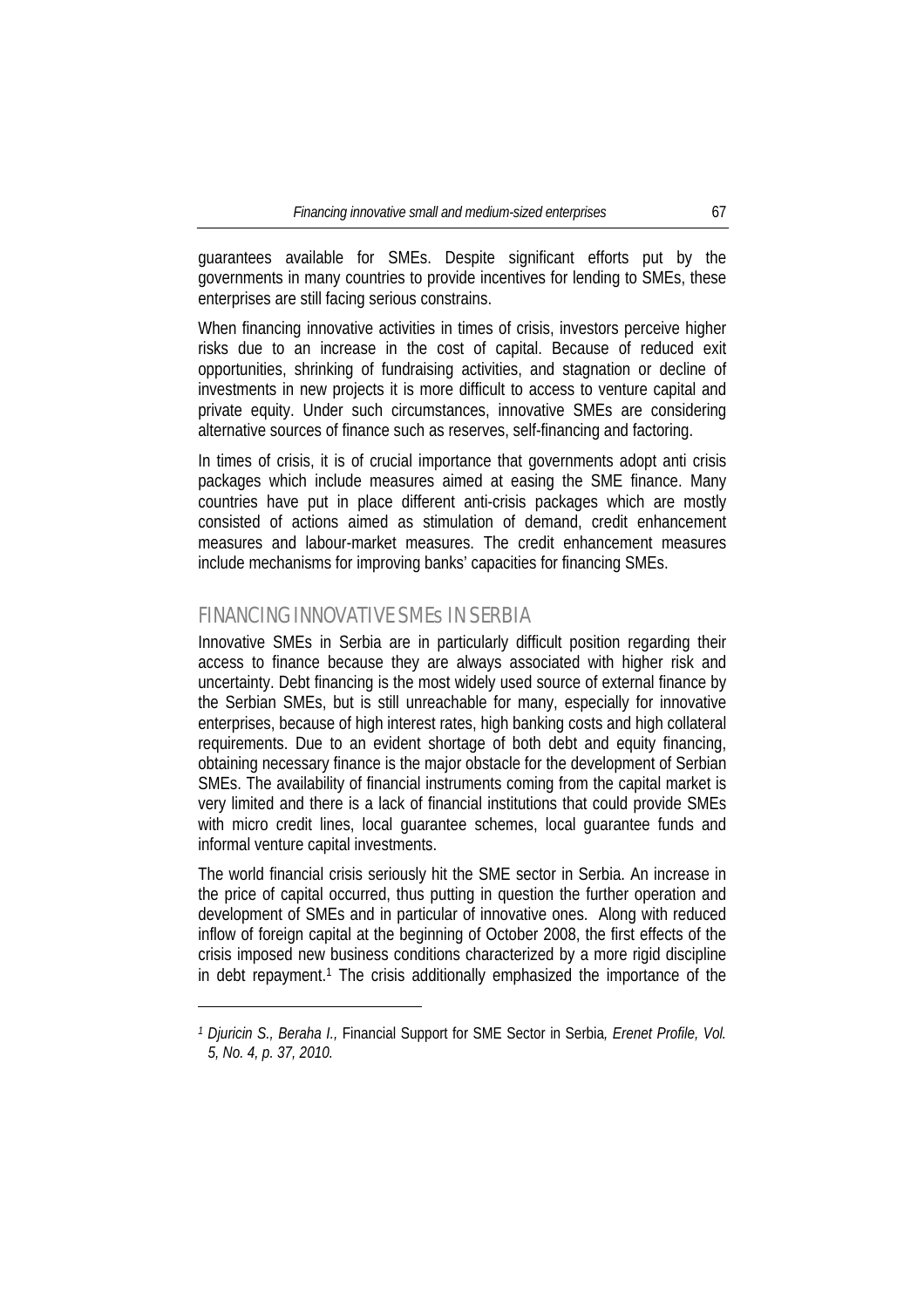government in helping SMEs in general and particularly innovative SMEs to meet their financial needs.

From the mid 2009 the negative effects of the global economic crises worsened and made general conditions for doing business even more difficult. Maturity dates have been extended, available credit sources decreased and interest rates increased. Under such conditions illiquidity of all participants of the economic and social life has increased (Serbian Government encountered special problems during the talks with the International Monetary Fund on being granted loans for budget liquidity and increase of deficit). Such consequences struck the owners of small and medium-sized businesses the most. To make the situation even worse, financial system in Serbia has not developed mechanisms and systems of micro-financing. There are neither micro credits nor real micro credit institutions which offer fast and favourable loans for the SME sector.1

In Serbia, providing financial support for SMEs is in accordance with the  $7<sup>th</sup>$ Principle of the European Charter for Small Enterprises. The implementation of the European Charter has resulted in facilitating the access to funding sources for SMEs through the introduction of loan guarantees as well as through the establishment of legislation necessary for the operation of investment funds. The institutions that provide financial support to SME sector include institutions established by the Government of the Republic of Serbia as well as domestic and international financial institutions. Financial support for SMEs in form of grants or loan funds under favourable terms is provided by the Serbian government through the following institutions: Ministry of Economy and Regional Development, Development Fund of the RS, Development Fund of AP Vojvodina, Agency for Export Insurance and Financing, Agency for Foreign Investment and Export Promotion, and National Employment Agency.

Despite the large number of banks with a defined program for SME financing and a number of outstanding international financial institutions, such as the European Agency for Reconstruction (EAR) and the European Investment Bank (EIB), the Serbian SMEs and especially innovative ones have a hard time obtaining finance under favourable terms. One of the main obstacles to the use of debt financing certainly refers to a high cost of capital. The additional problem lies in the fact that SME's owners and managers often lack information about the available funds, particularly from the EU. Also, on one hand there is a lack of cohesion and

*<sup>1</sup> Eric, D.,* The need to enlarge sources of financing of small and medium-sized enterprises under the conditions of global crisis, Case of Serbia*, Erenet Profile, Vol. V, No. 1., 2010, Budapest, p. 18.*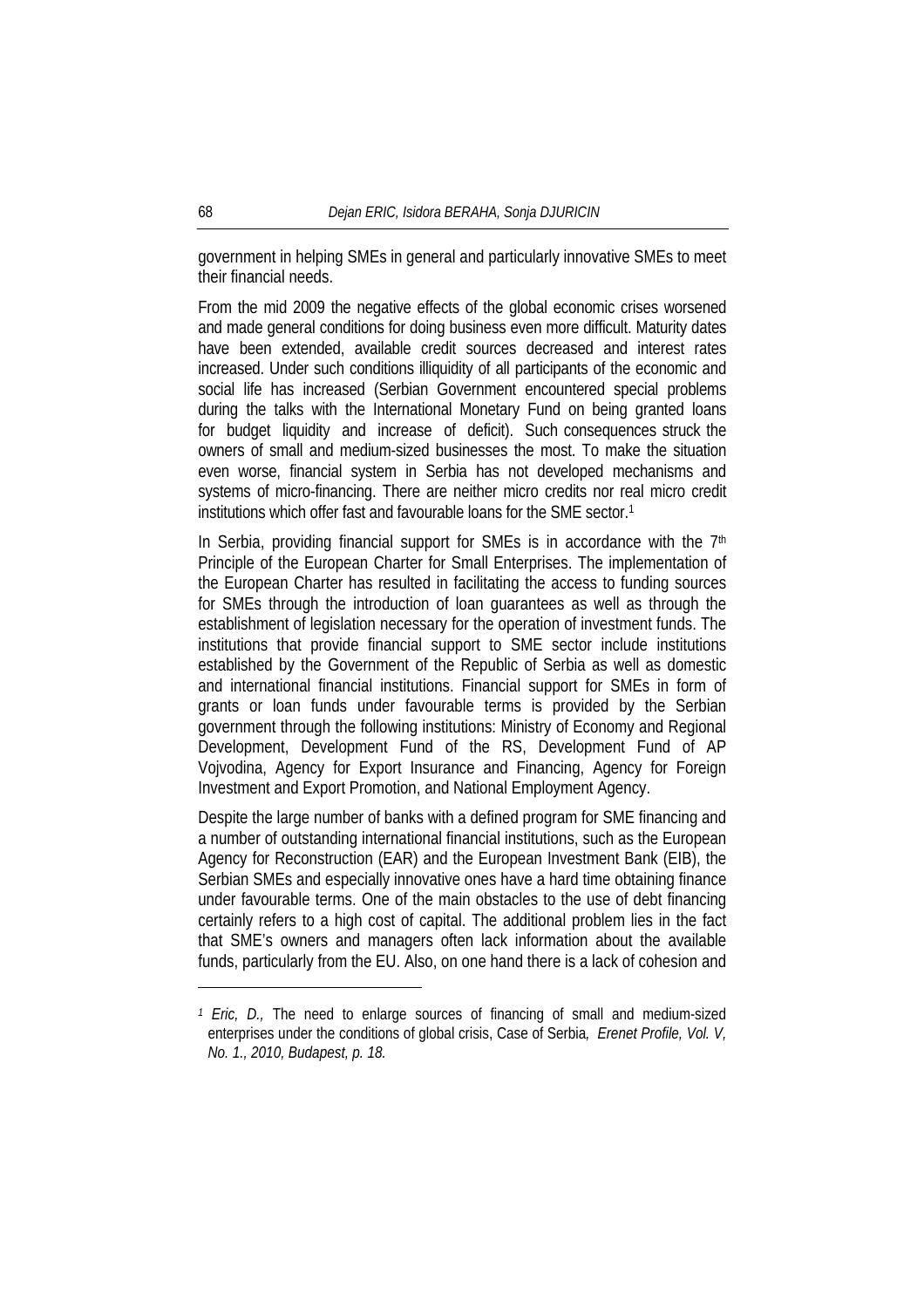poor coordination between financial and nonfinancial support to SMEs, while on the other hand SMEs seem not to fully understand the importance of business activities, such as planning, creating a business plan and investment project, which are necessary when applying for loans.

Difficulties in obtaining external sources of financing have resulted in a greater share of self-financing in the total capital structure of the Serbian entrepreneurs, while it is certainly not a reflection of their financial strength. For these reasons, the survival of SMEs is in most cases very uncertain. The access to long-term investment loans for the development and innovation has been enabled only to a small number of highly profitable enterprises.

However, the analysis of the types of finance that were used by SMEs over time indicates that the structure of finance has changed towards debt financing, thus indicating a certain progress in the access to external finance. According to the survey "Status, needs and problems of entrepreneurs in Serbia" conducted by the Republic Bureau of Statistics, at the request of the National Agency for Regional Development, the use of external sources of finance increase by 11% in 2011 in comparison to 2010 and by 25% in comparison to 2005. In particular, 44% of respondents financed investments by external sources, while 24% used external sources to finance working capital. The most commonly used source of external financing in Serbia refers to commercial banks' loans (28%), while the share of state funds, lending by friends or partners, guarantees or donations is less represented. Due to the incentive programmes adopted by the Serbian government, the use of commercial loans by SMEs is slowly decreasing in favour of loans from state funds. In 2010 only 10% of respondents used loans from state funds, while in 2011 a 6% increase was recorded. The Serbian SMEs often choose not to relay on commercial banks' loans due to inconvenient credit terms.

Significant investment optimism was recorded among the respondents. Some 62.5% of respondents planned new investment activity over the next three years, which is a 10% increase in comparison to the previous period. This indicator is very encouraging considering that in the past three years 63% of respondents realized their need to improve technical and technological conditions for doing business through investments. Particularly, investment in equipment (63%) was most commonly represented in the investment structure, followed by almost twice lower investment in office space (34%) and very modest investment in acquiring industrial property rights (5%). It is expected that in the following three years, the majority of investments of Serbian SMEs will be in the field of health care, printing services, information technology, transport services and motor vehicles servicing.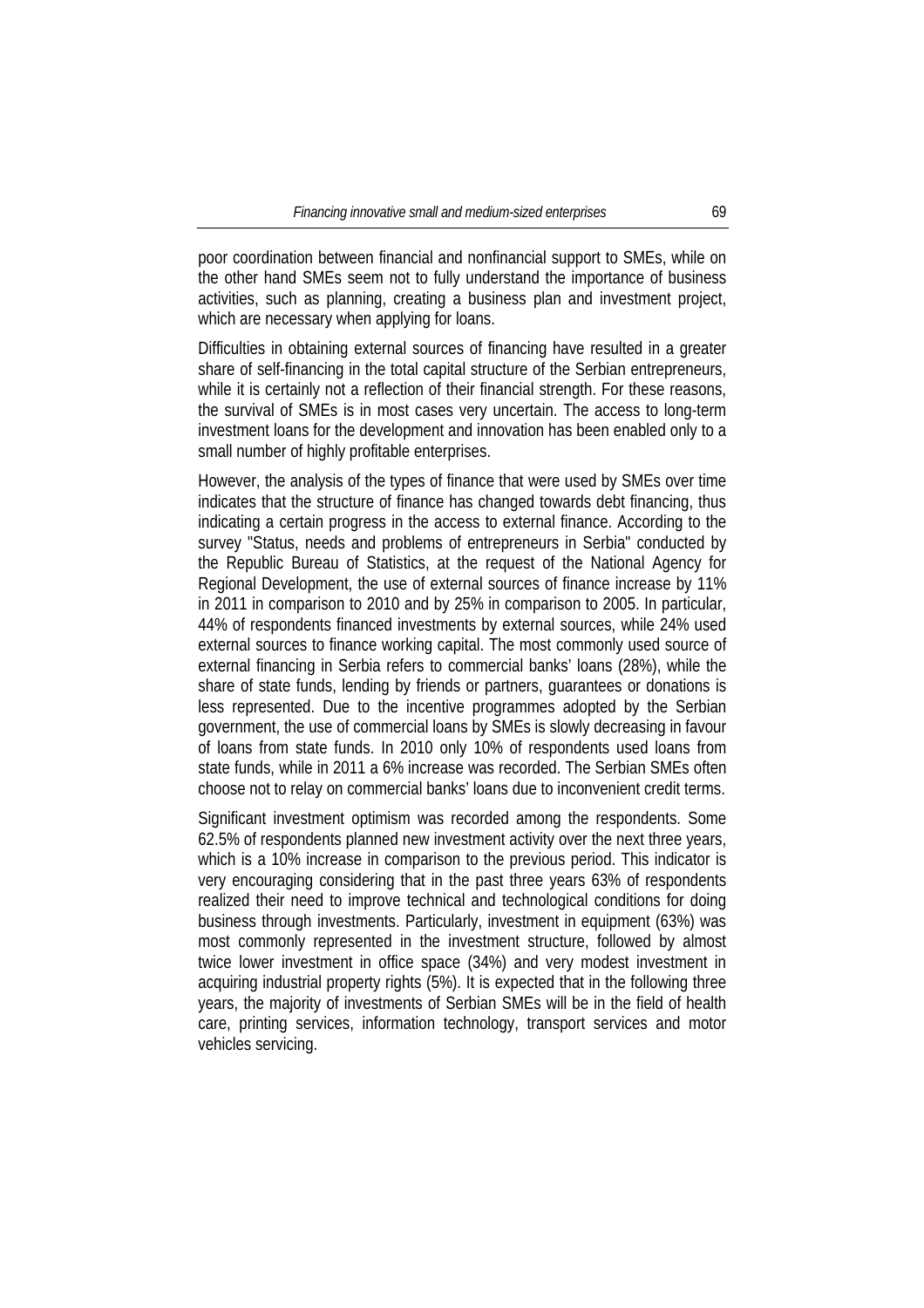The growing need for innovations in Serbia is justified by the fact that, according to the Survey, every second respondent disposes second-generation equipment, almost every third more than ten years old equipment, and only every fifth has modern technology. The old and obsolete equipment is mostly used by mediumsized enterprises which have the greatest potential to generate employment. In most cases, out-dated equipment is used by enterprises in processing industry, transport and printing services, while modern equipment is used in information technology, beauty and recreation salons. According to the survey, every seventh respondent conducts innovative activity, and every fourteenth collaborates with other innovative businesses. The 54% of innovations refer to improvements in raw materials and energy savings, and 46% to labour savings.

Enhancing governmental support for innovative SMEs in Serbia is becoming increasingly important as they are expected to contribute to the creation of modern, knowledge-based economy. Because private equity market is still underdeveloped in Serbia, and debt financing is expensive, the government should put in place measures and programs in order to improve the availability of finance to SMEs.

Having recognized the importance and the role of innovative SMEs for the development of the Serbian economy, the government through the Ministry of Economy and Regional Development and in cooperation with the National Agency for Regional Development, has introduced support programs and measures to help innovative SMEs obtain necessary financing. Within the program named "Support for strengthening the innovativeness of SMEs," an enterprise can apply for a grant in the amount of 1.000-15.000 Euros, and for the purpose of financing innovative activity the coverage of up to 50% of total costs is provided. This program is aimed at financing innovations in the development of new products or services, significant improvements of the existing ones, implementation and testing of new production processes, purchase of domestic patent rights, new product design and marketing plan for a new product or service. Special attention within the program called "Support for the development of innovative clusters" is dedicated to innovative clusters in the initial stage and in developing phase. Enterprises can apply for grants in the amount of 2.000 to 20.000 Euros for innovative clusters in the initial stage, and 20.000-140.000 Euros for innovative clusters in the developing phase.

The operations of the newly established Innovation Fund, along with international financial institutions and donors, have significantly improved the process of financing innovative SMEs in Serbia. The Fund aims to promote innovation in priority fields of science and technology, and to support the implementation of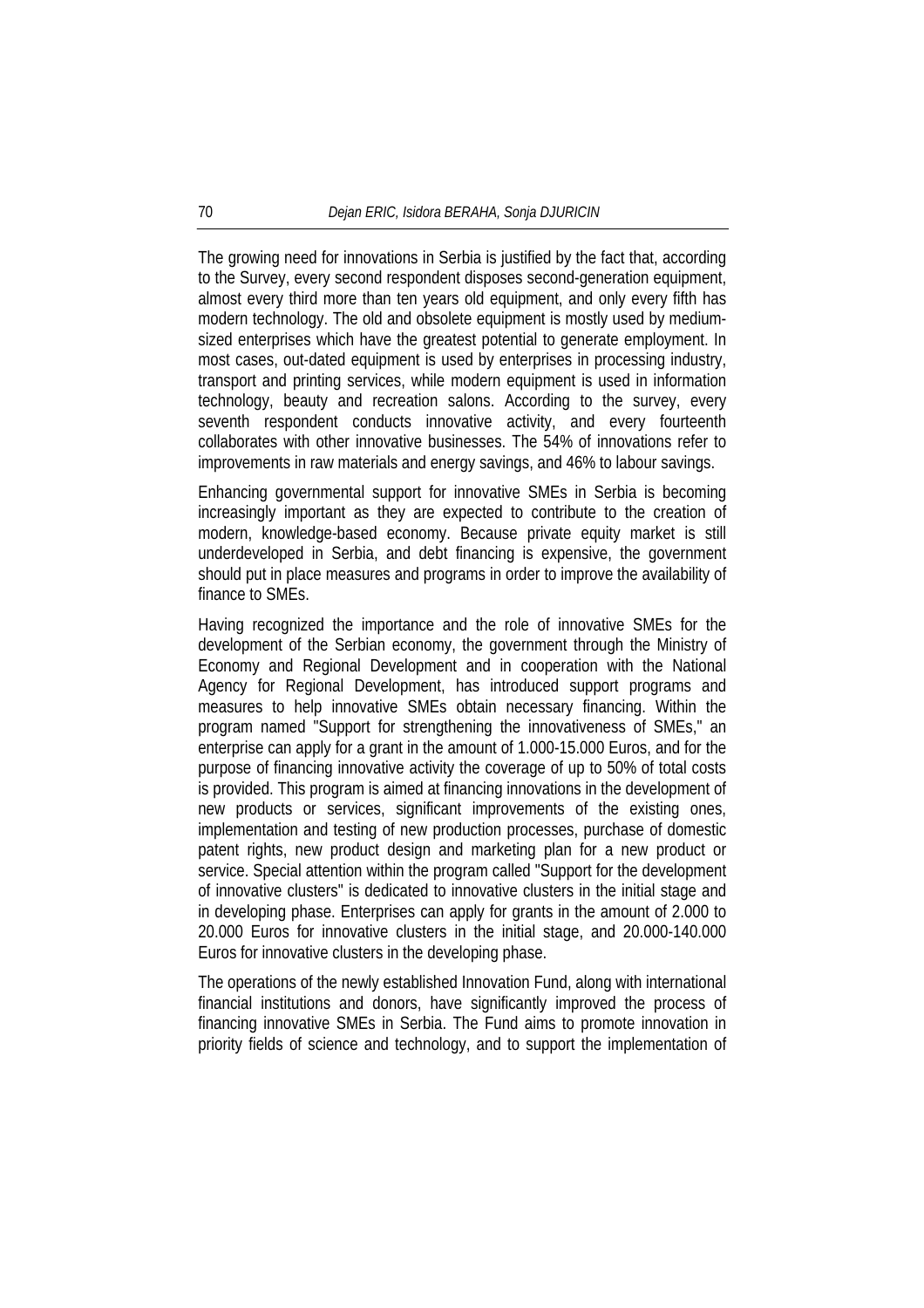new technologies in the economy through the development of innovative SMEs. In this regard, the Fund has developed two programs: Mini Grants and Partnership Program. The Mini Grants program is intended for private micro and small enterprises in the early stage of development that have developed technological innovation but need financial support to commercialize it. The applicant must be a private, maximum two years old company, founded in Serbia with the majority of domestic capital. On the other hand, the Partnership program is designed for enterprises that are struggling to secure funds for transforming innovations into commercially viable products. The primary objective is to expand the cooperation between innovative SMEs and local strategic partners, investment and venture capital funds to improve private sector's investments in technology development projects. Additionally, the program aims to support enterprises in their efforts to conduct research and development activities and ensure the placement of innovative products on foreign markets. Potential users of the program are SMEs, maximum five years old, founded in Serbia with the majority of domestic capital, that posses technological innovation, the potential for creating new intellectual property and are internationally competitive.

The development of innovative SMEs in Serbia is supported by the EU ″Competitiveness and Innovation Framework Programme″ (CIP). The Programme is aimed at supporting primarily innovative SMEs in the field of ecoinnovation and easier access to capital. The program encourages more intensive use of ICT and contributes to the development of sustainable, competitive and inclusive information society and provides incentives for the more advanced use of renewable energy and energy efficiency. Trough ″Improved Competitiveness and Innovation Programme ″(ICIP), the EU provides 3 million Euros to the Ministry of Economy and Regional Development and the National Agency for Regional Development for the promotion of innovative activities and competitiveness of SMEs. The main purpose of the program is to support government agencies in their attempts to promote and coordinate activities that are in line with EU objectives and special needs of the SME sector in Serbia. The program aims to improve the quality of business support for SMEs and strengthen capacity building of institutions encouraging the development of innovation and competitiveness of SMEs and consequently of the entire economy. Financial funds, in the amount of 50 billion Euros, provided by the EU 7th Framework Programme for Research and Technological Development (FP7) are also available for SMEs that are willing to introduce innovation and enhance competitiveness by increasing investment in research activities. The program encourages the cooperation between scientific institutions and SME sector to intensify innovations and economic development.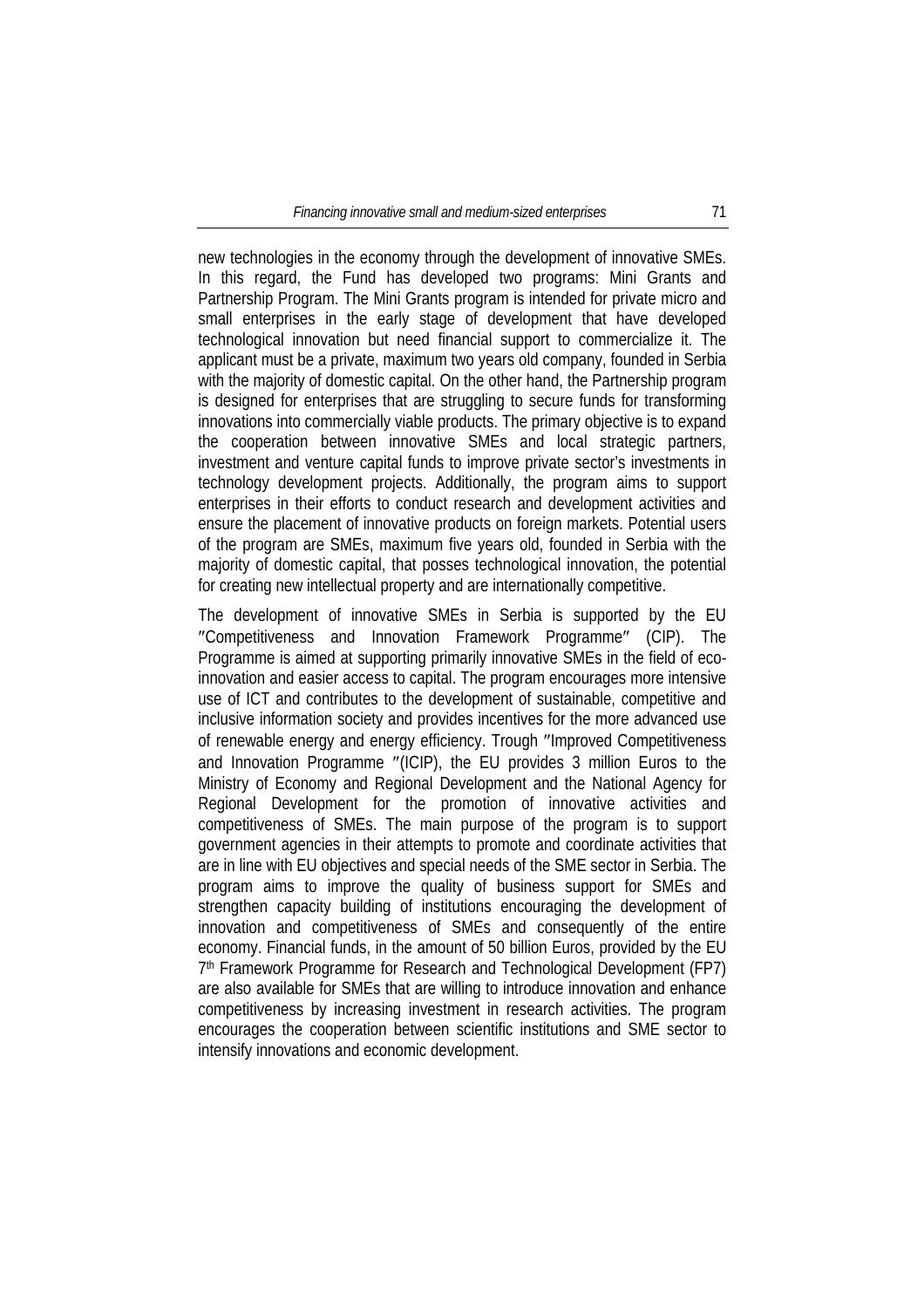Innovative SMEs, as enterprises with the highest potential for conducting innovative activities, are considered as one of the main pillars of the development and growth of the Serbian economy. For that reason, further improvements in their access to financing continues to be one of the most significant challenges in years to come. The key policy recommendations to overcome the existing financial gap faced by the Serbian innovative SMEs refer to three fields of activity. First, the government should focus on promoting availability of risk capital to innovative SMEs. Second, the terms under which debt financing is available to innovative SMEs should be improved by creating competitive banking sector. Third, SMEs need to be better informed about available financing options.

Improving the innovative SME's access to risk capital requires the following actions: development of financial market, introduction of new financial instruments and appropriate regulatory framework including flexible investment regulations and viable exit mechanisms, improvement of the transparency of corporate performance to overcome information gap between SMEs and potential investors, enable investors evaluate the nature and quality of innovative activities, and reduce risk associated with innovative activities by introducing guarantee schemes.

Given that debt financing represents the most widely used source of external financing for Serbian SMEs, a proper regulatory framework should be introduced to encourage commercial banks to adjust to the specific needs of SMEs and particularly of innovative ones, to increase the amount of funds available to SMEs and to improve the terms of their credit offers. Creating a competitive banking sector would significantly enhance the SME's access to debt financing.

Innovative SMEs in Serbia are not fully aware of all financing options that are available to them. For that reason, they rely mostly on debt financing which is limited and unfavourable. Managers and owners often lack information about existing government programmes or don't know how to prepare business plans or financial projections necessary for application. There is a low level of managerial skills in Serbia, which is a serious obstacle to attracting risk capital.

Also, improvements are necessary in the field of education of entrepreneurs and owners of innovative SMEs, particularly in the key areas of knowledge related to business success. Innovative activity can hardly be successful unless there is an appropriate organizational support. For that reason, it is of great importance to spread knowledge among the owners of innovative enterprises and to engage on breaking down the resistance to the inclusion of partners. In fact, the owners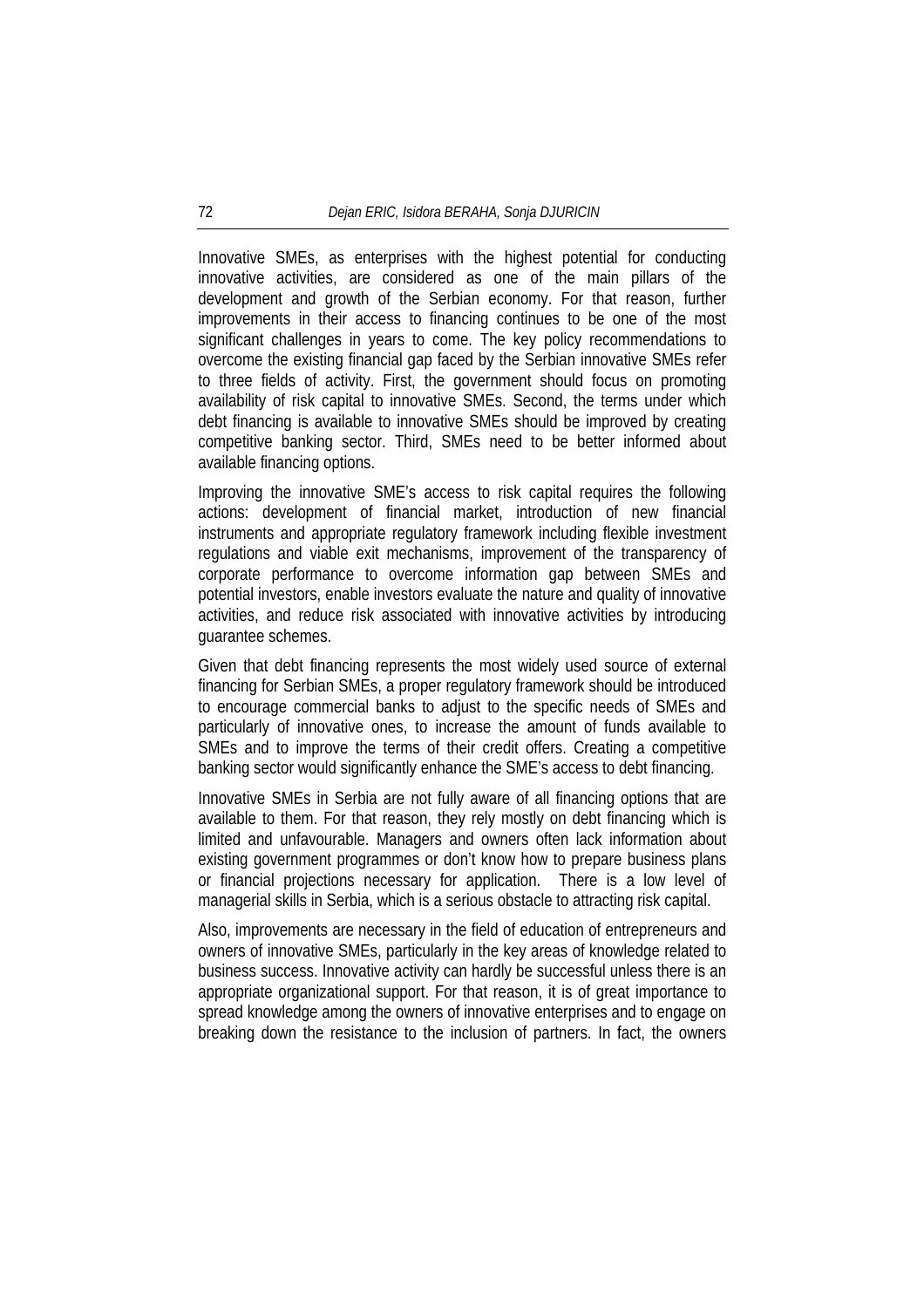often believe that they have to be 100% in control of their businesses which creates a number of operational problems and leads to inefficiency. In order to prevent the occurrence of such problems, it is necessary not only to improve the access to finance but to promote education as well.

### CONCLUDING REMARKS

Innovation, as a conversion of knowledge and ideas into new or improved projects or processes, is the key prerequisite for achieving sustainable economic growth and development. Due to their flexibility, vitality and propensity to risk, innovative SMEs are the backbone of innovation in developed economies. However, they are facing serious constraints when obtaining financing. Access to financing has been recognized as the major obstacle to the survival and development of innovative SMEs, especially in times of crisis when the risk perceived by investors is higher and the cost of capital is increased. Financing difficulties are even more emphasized in transition economies because of undeveloped financial markets, unfavourable terms of debt financing and insufficient volume and scope of government support programmes. According to international standards, the level of innovative activities in Serbia is very low. Limited access to finance is often a key factor that determines the survival and development of innovative SMEs in Serbia. For that reason, policy actions directed towards promoting equity financing, creating competitive banking sector and raising awareness of available financing options are necessary.

### **REFERENCE**

- 1. "Conditions, Needs and Problems of Entrepreneurs in Serbia", National Agency for Regional Development, 2011, available at: http://narr.gov.rs/index.php/narr\_en/Documents/ Istrazhivanja-i-analize, website was visited October 15th.
- 2. Djuricin S, Beraha I, 2010, "Financial Support for SME sector in Serbia", *Erenet Profile,* Vol. 5, No 4, Budapest
- 3. Eic, D., Zdravkovic, A., Nikolic, D. 2009, "Influence of World Crisis on Western Balkans Countries – Undertaken Measures and Expected Effects in Financial System Integration of Balkan Countries in The European Financial System: Impact of Global Financial Crisis", University of Nice - Sophia Antipolis and Institute of Economic Sciences, Nice.
- 4. Eric, D., 2008, "Strategies for the Development of Entrepreneurship and the SME Sector in the Black Sea Economic Cooperation Region" – co-author, Konrad Adenauer Stiftung, Ankara.
- 5. Eric, D., 2010, "The need to enlarge sources of financing of small and medium sized enterprises under the conditions of global crisis, Case of Serbia", *Erenet Profile,* Vol. V, No. 1, Budapest.